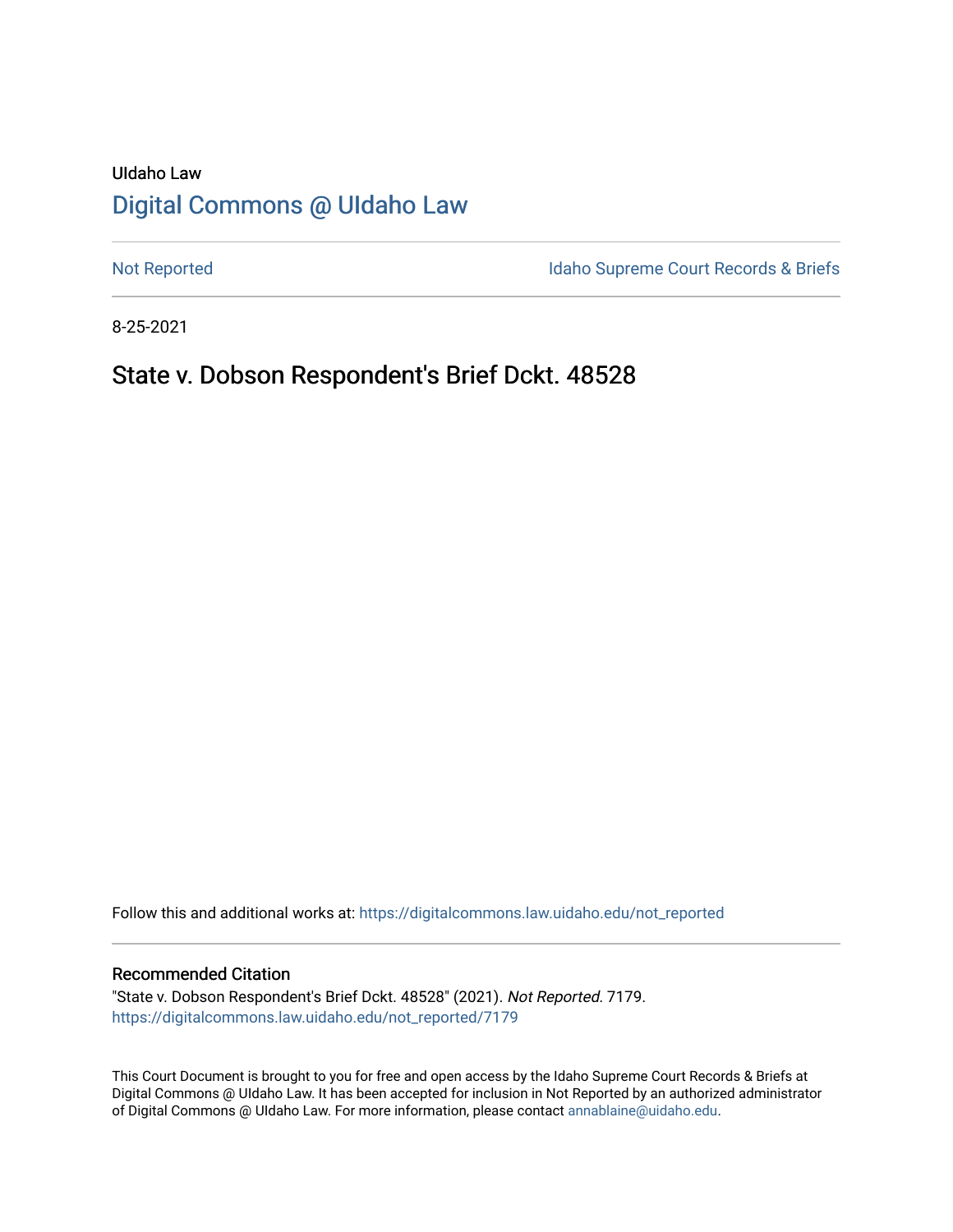Electronically Filed 8/25/2021 4:10 PM Idaho Supreme Court Melanie Gagnepain, Clerk of the Court By: Murriah Clifton, Deputy Clerk

LAWRENCE G. WASDEN Attorney General State of Idaho

MARK A. KUBINSKI Deputy Attorney General Chief, Criminal Law Division

MARK W. OLSON Deputy Attorney General P. O. Box 83720 Boise, Idaho 83720-0010 (208) 334-4534 E-mail: [ecf@ag.idaho.gov](mailto:ecf@ag.idaho.gov)

## IN THE SUPREME COURT OF THE STATE OF IDAHO

| STATE OF IDAHO,       |                           |
|-----------------------|---------------------------|
|                       | NO. 48528-2020            |
| Plaintiff-Respondent, |                           |
|                       | Ada County Case No.       |
| V.                    | CR01-20-32991             |
|                       |                           |
| MICHAEL RAY DOBSON,   | <b>RESPONDENT'S BRIEF</b> |
|                       |                           |
| Defendant-Appellant.  |                           |
|                       |                           |

Has Dobson failed to demonstrate that the district court abused its sentencing discretion when it imposed a unified 10-year sentence with four years fixed upon Dobson's guilty plea to felony DUI?

## ARGUMENT

## Dobson Has Failed To Demonstrate That The District Court Abused Its Sentencing Discretion

A. Introduction

 $\overline{a}$ 

In August 2020, in Boise, Dobson sideswiped a parked Amazon delivery vehicle as he

was driving down the street, and then started to drive away.  $(PSI, p.90<sup>1</sup>)$  $(PSI, p.90<sup>1</sup>)$  $(PSI, p.90<sup>1</sup>)$  The driver of the

<span id="page-1-0"></span> $1$  Citations to page numbers of the PSI refer to the page numbers of the electronic file containing the PSI and other documents.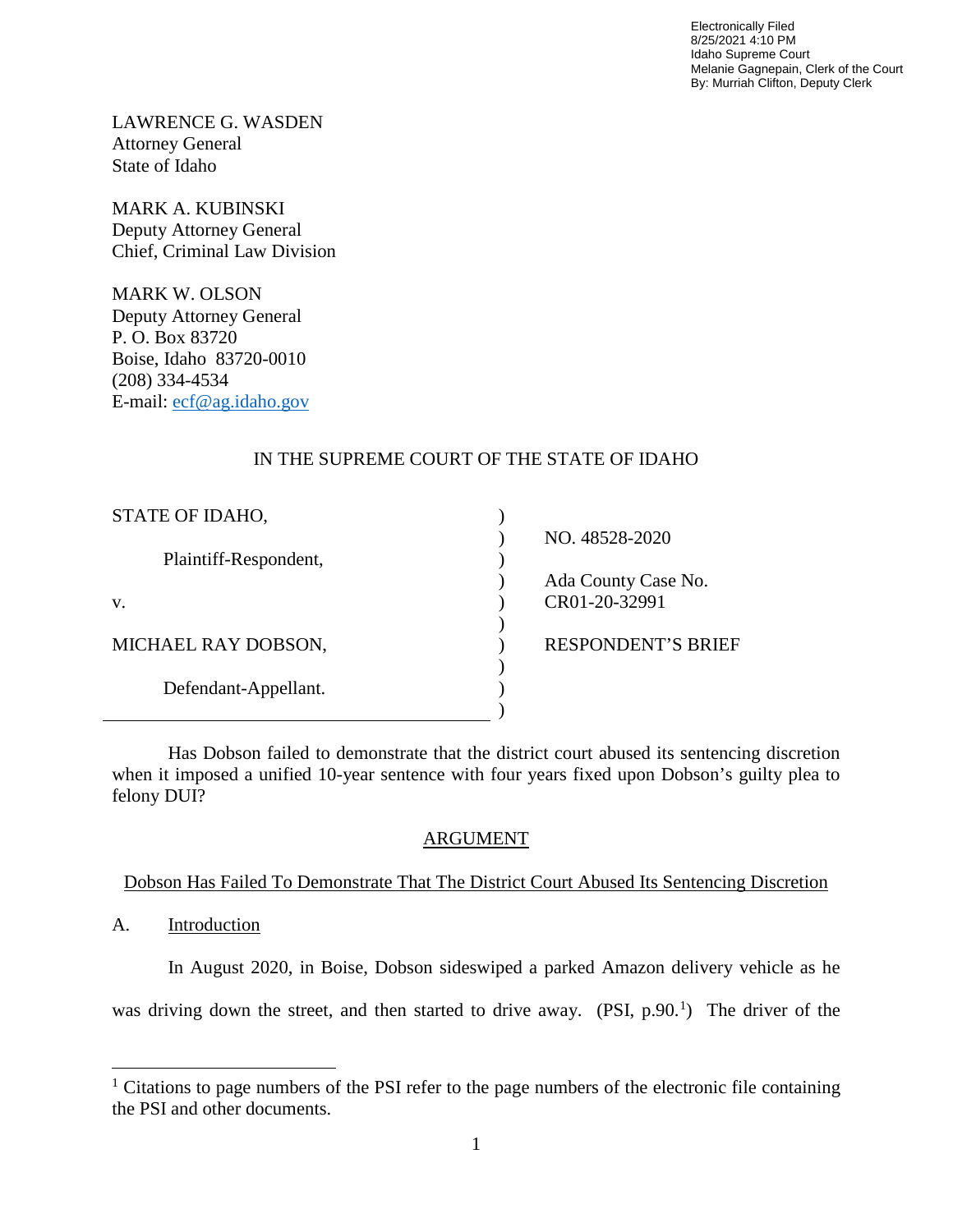delivery vehicle followed Dobson and called the police. (Id.) Apparently because he saw that the delivery driver was following him, Dobson stopped his vehicle. (Id.) There, the delivery driver asked Dobson if he was drunk, to which Dobson responded in the affirmative. (Id.) Dobson then tried to give the delivery driver containers of alcohol that he had in his vehicle, but the delivery driver refused. (Id.) Just before the police arrived, Dobson became angry, prompting the delivery driver to call the police again to express that he was concerned that Dobson would escalate his behavior. (Id.)

Dobson admitted to a responding officer that he had been drinking that day. (Id.) The officer also noted that Dobson had glassy and bloodshot eyes, emitted the odor of alcohol, had impaired speech, and had some instability in his walking. (PSI, pp.90-91.) Dobson refused the standard field sobriety tests and indicated that he would also refuse a breath test. (Id.) Dobson was arrested on suspicion of driving under the influence. (PSI, p.91.) A warrant for a blood draw was obtained, and subsequent testing revealed a .202 BAC. (PSI, pp.91, 94.)

Because Dobson had a prior felony DUI conviction, the state charged him with felony DUI. (R., pp.25-26.) Because Dobson's driver's license was suspended, and because he left the scene after sideswiping the Amazon delivery vehicle, the state also charged him with driving without privileges and failing to provide info at the scene of an accident. (Id.)

 Pursuant to a plea agreement with the state, Dobson pled guilty to felony DUI, and the state dismissed the other two charges. (R., pp.27, 30-41.) The state agreed to recommend a unified 10-year sentence with four years fixed, and Dobson was free to argue for a lesser sentence. (R, pp.27, 40-41.) At the sentencing hearing, Dobson recommended that the district court retain jurisdiction or impose an intensive probationary period. (Tr., p.10, L.2 – p.11, L.14.) Noting that this was Dobson's fifth DUI conviction, and expressing concern for the safety of the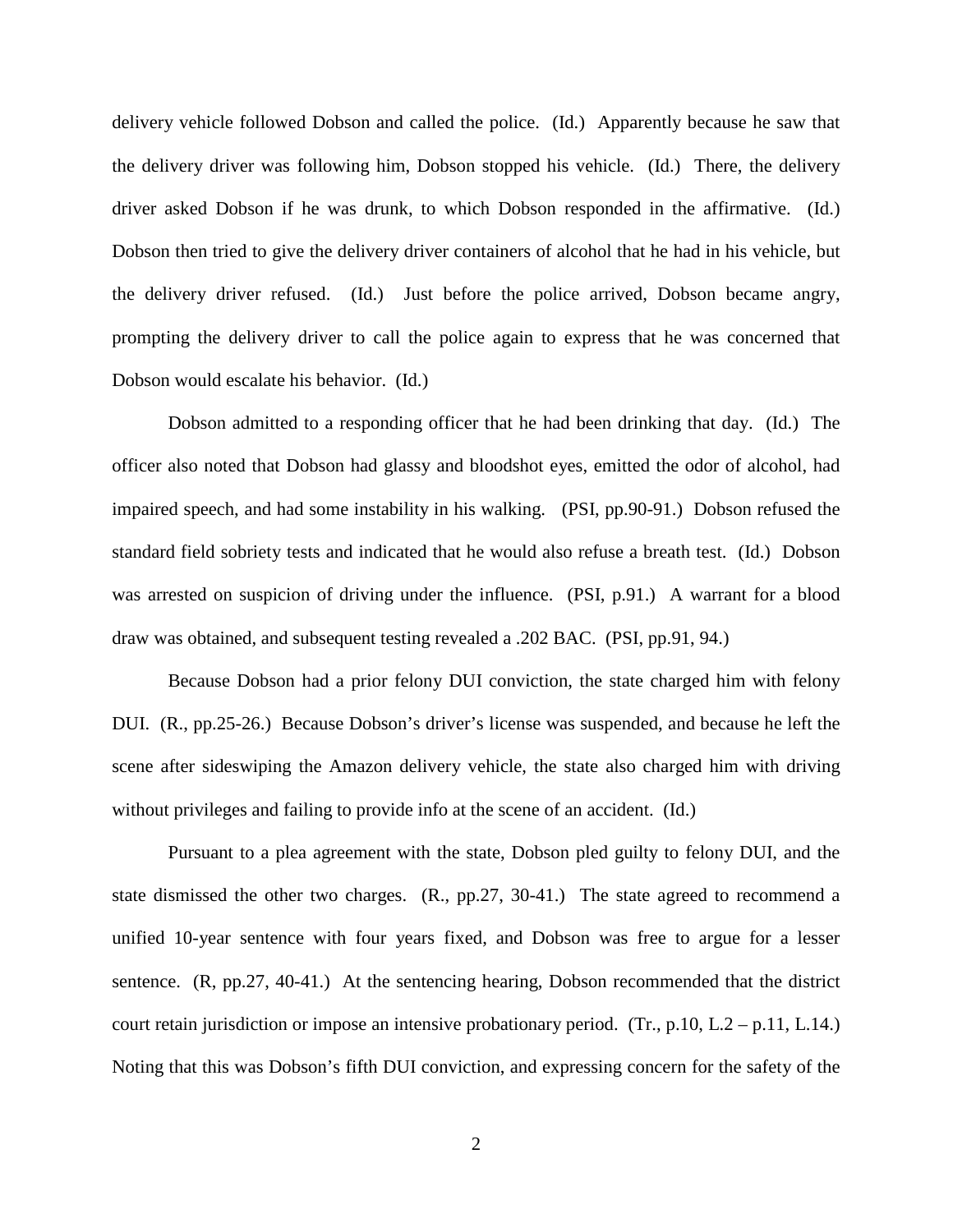community, the district court instead followed the state's sentencing recommendation and imposed a unified 10-year sentence with four years fixed.  $(R., pp.45-49; Tr., p.12, L.9 - p.16,$ L.3.) The district court subsequently denied Dobson's I.C.R. 35 motion for reconsideration of sentence. (R., pp.50, 55-57.) Dobson timely appealed from the judgment of conviction. (R., pp.51-53.) On appeal, Dobson challenges the district court's sentencing determination. (Appellant's brief, pp.3-7.)

#### B. Standard Of Review

The length of a sentence is reviewed under an abuse of discretion standard considering the defendant's entire sentence. State v. Oliver, 144 Idaho 722, 726, 170 P.3d 387, 391 (2007) (citing State v. Strand, 137 Idaho 457, 460, 50 P.3d 472, 475 (2002); State v. Huffman, 144 Idaho 201, 159 P.3d 838 (2007)).

Where a sentence is within statutory limits, the appellant bears the burden of demonstrating that it is a clear abuse of discretion. State v. Baker, 136 Idaho 576, 577, 38 P.3d 614, 615 (2001) (citing State v. Lundquist, 134 Idaho 831, 11 P.3d 27 (2000)). The abuse of discretion test looks to whether the district court: "(1) correctly perceived the issue as one of discretion; (2) acted within the outer boundaries of its discretion; (3) acted consistently with the legal standards applicable to the specific choices available to it; and (4) reached its decision by the exercise of reason." Lunneborg v. My Fun Life, 163 Idaho 856, 863, 421 P.3d 187, 194 (2018).

#### C. The District Court Acted Well Within Its Sentencing Discretion

To bear the burden of demonstrating an abuse of discretion, the appellant must establish that, under any reasonable view of the facts, the sentence was excessive. State v. Farwell, 144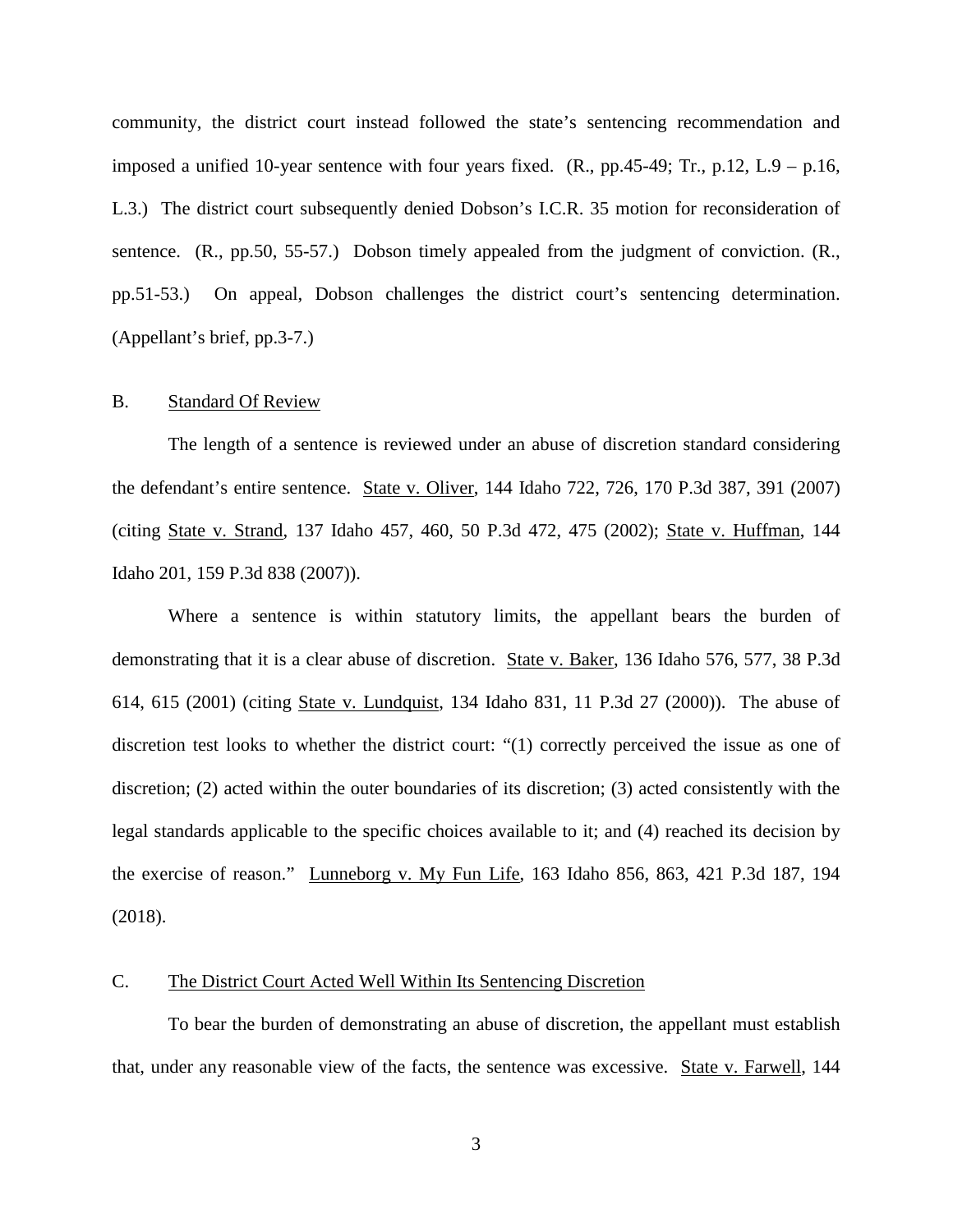Idaho 732, 736, 170 P.3d 397, 401 (2007). To establish that the sentence was excessive, the appellant must demonstrate that reasonable minds could not conclude the sentence was appropriate to accomplish the sentencing goals of protecting society, deterrence, rehabilitation, and retribution. Id. at 736, 170 P.3d at 401. A sentence is reasonable "'if it appears necessary to accomplish the primary objective of protecting society and to achieve any or all of the related goals of deterrence, rehabilitation, or retribution.'" State v. Bailey, 161 Idaho 887, 895-96, 392 P.3d 1228, 1236-37 (2017) (quoting State v. McIntosh, 160 Idaho 1, 8, 368 P.3d 621, 628 (2015)). It is well established that the primary sentencing consideration is protection of society, and that all other factors must be subservient to that end. State v. Hunnel, 125 Idaho 623, 627, 873 P.2d 877, 881 (1994).

Prior to imposing sentence in this case, the district court referenced the appropriate sentencing factors, and noted that it had reviewed and considered the PSI and Dobson's sentencing argument and statement. (Tr., p.12, L.18 – p.13, L.4.) After acknowledging that Dobson was not an "irredeemable person," and discussing the dangerousness of Dobson's conduct in this case and his extensive criminal record of driving under the influence, the district court imposed a unified 10-year sentence with four years fixed. (Tr., p.13, L.5 – p.16, L.3.) A review of the record supports the court's sentencing determination.

This was Dobson's second felony DUI conviction, and fifth DUI conviction overall. (PSI, pp.7-8.) Dobson was still on probation for his prior DUI, and his license was still suspended, at the time he drove drunk again and sideswiped the Amazon delivery vehicle. (PSI, pp.7-8, 30-37.) Drinking alcohol and refusing the field sobriety and breathalyzer tests were all violations of his felony probation. (PSI, pp.30-37.) His prior felony DUI resulted in a 75-day jail sentence with 10 years probation (PSI,  $p.7$ ) – it was not unreasonable for Dobson's new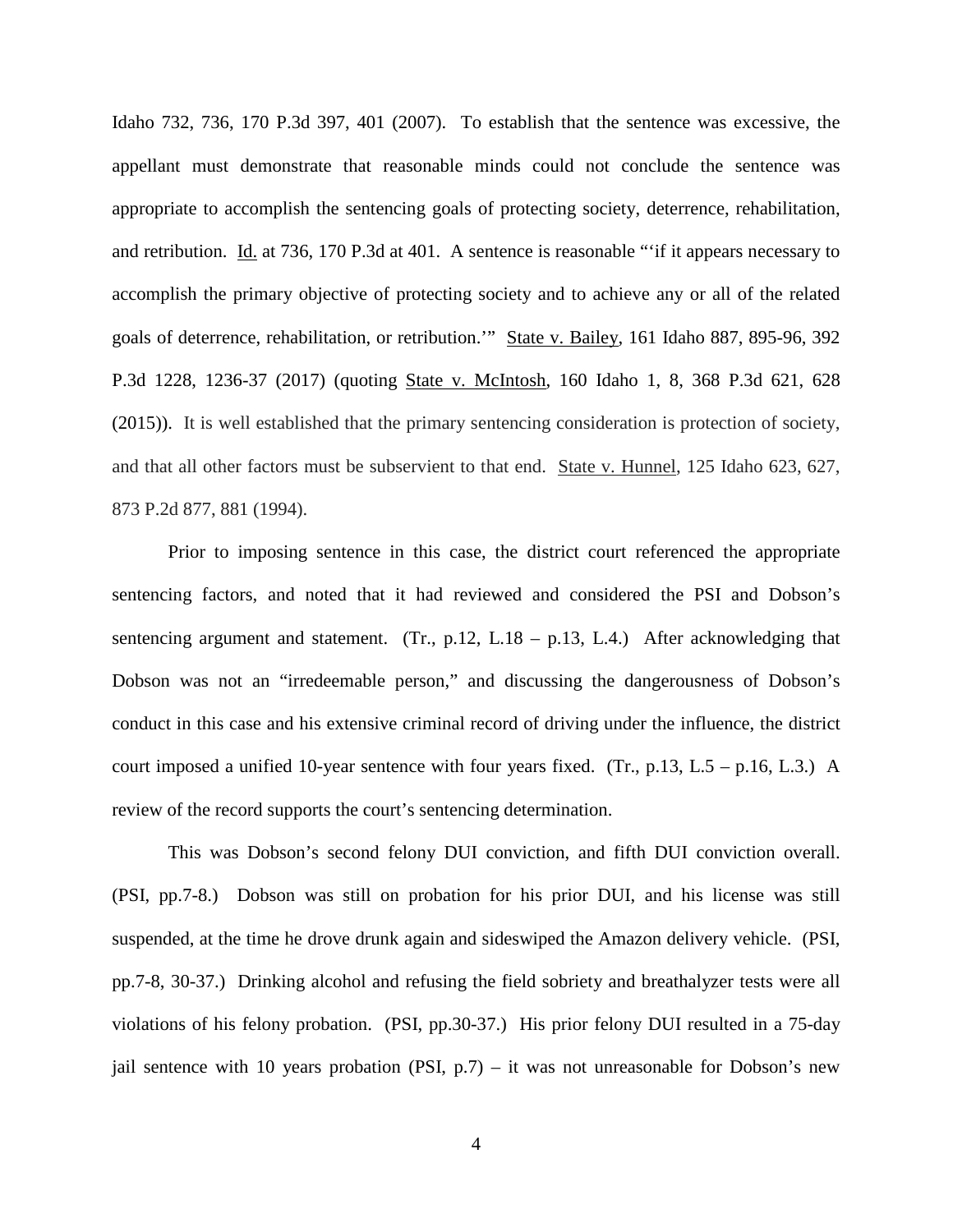felony DUI sentence to include significantly more incarceration, particularly considering that the prior supervised probation did not prevent Dobson from driving drunk again.

The district court was appropriately concerned with the severe danger to the community created by Dobson's conduct in this case. During the sentencing hearing, the delivery driver stated that if Dobson had sideswiped his vehicle three second later than he did, he would have been smashed against his vehicle while he was getting out of it. (Tr., p.7, Ls.3-10.) The district court properly recognized that these few seconds were the difference between the property damage that occurred and Dobson instead causing severe injury or death. (Tr., p.14, Ls.5-8.) Further, both of Dobson's felony DUI convictions involved an enhanced BAC (.202 and .268, respectively). (PSI, pp.94, 97.) In the prior felony DUI incident, Dobson was so intoxicated that he stumbled and fell onto the officer when he left his vehicle. (PSI, p.97.)

On appeal, Dobson does not take issue with any of the stated analyses as set forth by the district court, but instead simply asserts the existence of certain mitigating factors – including his substance abuse, remorse, amenability to treatment, a history of stable employment, and family support. (Appellant's brief, pp.4-7.) However, nothing in the record indicates that the district court failed to consider any of these things, or chose to disregard the information about these factors presented in the presence investigation report and Dobson's sentencing argument and statement. Instead, the court noted several times that it did not believe that Dobson was a bad person, but that his poor judgment when drinking endangered the community, even while on supervised probation after a previous exercise of poor judgment, and even after periods of time of apparent sobriety. (Tr., p.13, Ls.5-14; p.14, L.18 – p.15, L.12; p.16, L.24 – p.17, L.5.) The court also noted that while it understood that relapsing is a part of addiction, the pressing question is whether an addict can use the tools they have been given to deal with the relapse in a